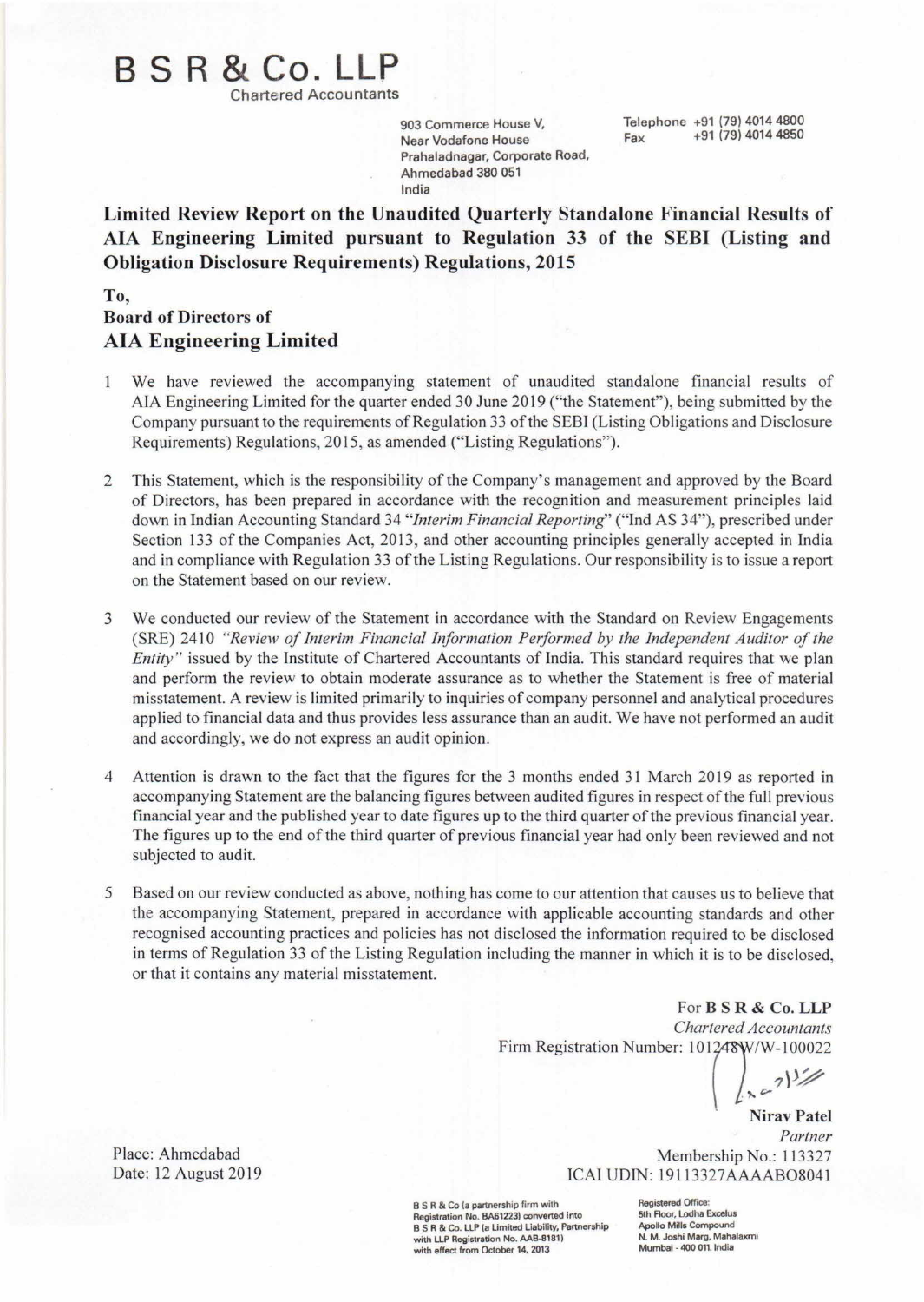## B S R **& Co. LLP**

Chartered Accountants

903 Commerce House V, Near Vodafone House Prahaladnagar, Corporate Road, Ahmedabad 380 051 India

Telephone +91 (79) 4014 4800 Fax +91 (79) 4014 4850

Limited Review Report on the Unaudited Quarterly Consolidated Financial Results of AlA Engineering Limited pursuant to Regulation 33 of the SEBI (Listing and Obligation Disclosure Requirements) Regulations, 2015

To,

### Board of Directors of AlA Engineering Limited

- We have reviewed the accompanying statement of unaudited consolidated financial results of 1 AlA Engineering Limited ("the Parent") and its subsidiaries (the Parent and its subsidiaries together referred to as "the Group"), for the quarter ended 30 June 2019 ("the Statement"), being submitted by the Parent pursuant to the requirements of Regulation 33 of the SEBI (Listing Obligations and Disclosure Requirements) Regulations, 2015, as amended ("Listing Regulations").
- 2 This Statement, which is the responsibility of the Parent's management ("the Management") and approved by the Parent's Board of Directors, has been prepared in accordance with the recognition and measurement principles laid down in Indian Accounting Standard 34 *"Interim Financial Reporting"* ("Ind AS 34"), prescribed under Section 133 of the Companies Act, 2013, and other accounting principles generally accepted in India and in compliance with Regulation 33 of the Listing Regulations. Our responsibility is to express a conclusion on the Statement based on our review.
- 3 We conducted our review of the Statement in accordance with the Standard on Review Engagements (SRE) 2410 *"Review of Interim Financial Information Performed by the Independent Auditor of the Entity*", issued by the Institute of Chartered Accountants of India. A review of interim financial information consists of making inquiries, primarily of persons responsible for financial and accounting matters, and applying analytical and other review procedures. A review is substantially less in scope than an audit conducted in accordance with Standards on Auditing and consequently does not enable us to obtain assurance that we would become aware of all significant matters that might be identified in an audit. Accordingly, we do not express an audit opinion.

We also performed procedures in accordance with the circular issued by the SEBI under Regulation 33 (8) of the Listing Regulations, to the extent applicable.

4 The Statement includes the results of the following entities:

 $\left(\,\right)$  .

| Sr.<br>no. | Name of entity                          | Country      | <b>Relationship with Parent</b>   |
|------------|-----------------------------------------|--------------|-----------------------------------|
|            | <b>Welcast Steels Limited</b>           | India        | Subsidiary                        |
| 2          | Vega Industries (Middle East) F.Z.C.    | U.A.E.       | Wholly owned subsidiary           |
| 3          | <b>AIA CSR Foundation</b>               | India        | Wholly owned subsidiary           |
|            | Vega Industries Limited                 | U.K.         | Wholly owned step-down subsidiary |
| 5          | Vega Industries Limited                 | U.S.A.       | Wholly owned step-down subsidiary |
| 6          | Vega Steel Industries (RSA) PTY Limited | South Africa | Step-down subsidiary              |
|            | Wuxi Vega Trade Co. Limited             | China        | Wholly owned step-down subsidiary |
| 8          | PT. Vega Industries Indonesia           | Indonesia    | Wholly owned step-down subsidiary |
| 9          | Vega Industries Chile SpA               | Chile        | Wholly owned step-down subsidiary |
| 10         | AIA Ghana Limited                       | Ghana        | Wholly owned step-down subsidiary |
| 11         | Vega Industries Australia PTY Limited   | Australia    | Wholly owned step-down subsidiary |

B S R & Co (a partnership firm with Registration No. BA61223) converted into B S R & Co. LLP (a Limited Liability, Partnership with LLP Registration No. AAB-8181) with effect from October 14, 2013

Registered Office: 5th Floor, Lodha Excelus Apollo Mills Compound N. M. Joshi Marg, Mahalaxmi Mumbai • 400 011. India